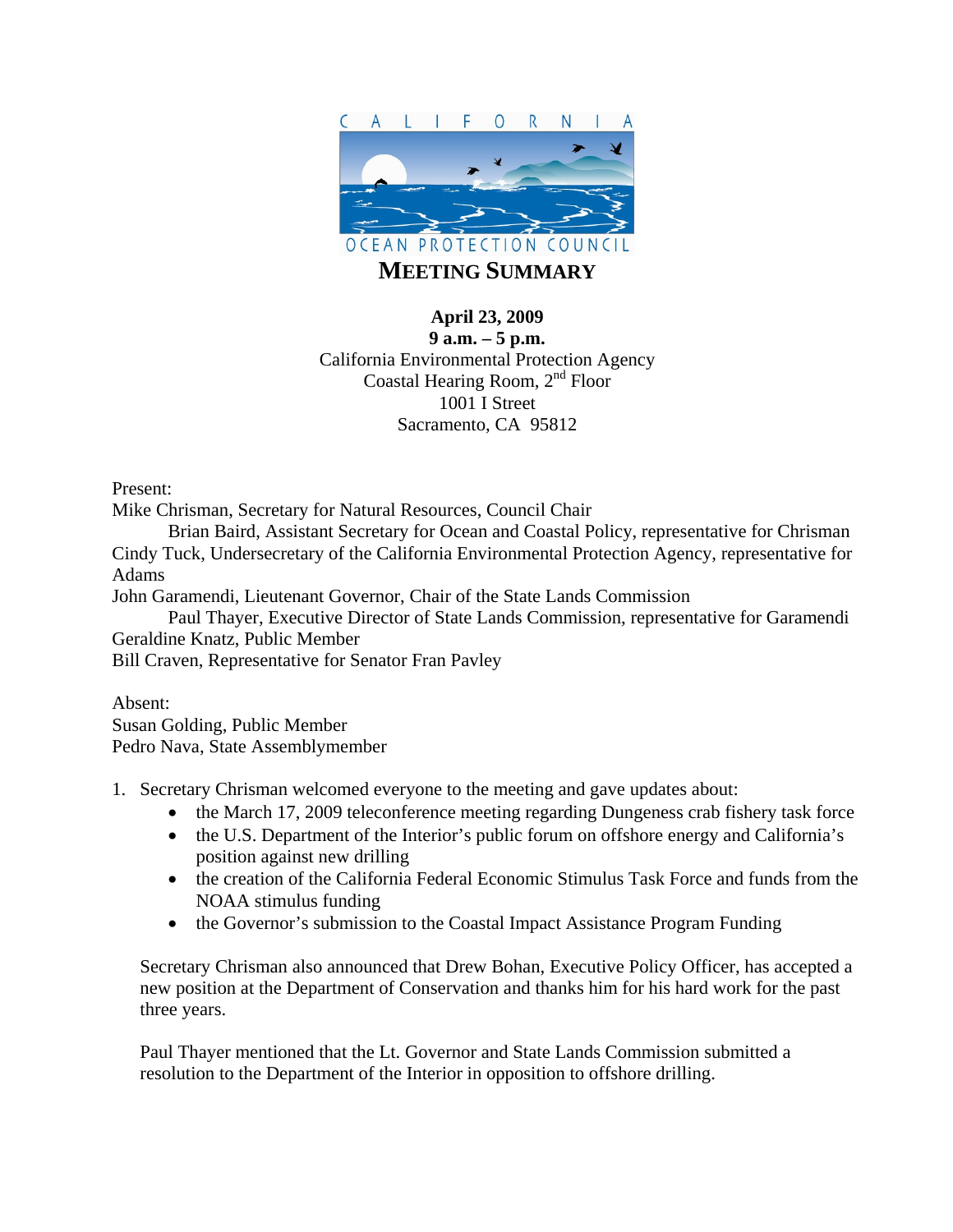Cindy Tuck welcomed everyone to the California Environmental Protection Agency building, discussed Secretary Adams's visit to Beijing to discuss the China Energy and Carbon Registry, and reminded everyone that the California Air Resources Board would be considering new low carbon fuel standard that day.

Secretary Chrisman had to attend a Senate meeting and asked Ms. Tuck to act as chair in his absence.

2. It was moved (Knatz) and seconded (Baird) to adopt the meeting minutes from the March 17, 2009 special meeting of the OPC.

**APPROVED** Ayes: Tuck, Baird, Thayer, Knatz Nays: 0

- 3. Public comment was heard on non-agenda items:
	- Dr. Tony Haymet Scripps Institution of Oceanography Requested that the OPC consider supporting the JASON-3 satellite program
	- Angela Haren California Coastkeeper Alliance Spoke about once-through cooling and desalination facilities
	- Joe Geever Surfrider Foundation Spoke about once-through cooling and desalination facilities
	- John Kaltenstein Friends of the Earth Spoke about short-sea shipping and asked that the OPC create a working group on the issue
	- Stephen Knight Save the Bay Spoke about the OPC's marine debris strategy and its positive impacts, AB 68, an MEA on single-use bags, and encouraged adopting a set of principles regarding fees on single-use bags
	- Leslie Tamminen Seventh Generation Advisors, Heal the Bay, and other groups Spoke about the Clean Seas Coalition and suggested the OPC endorse pending legislation
	- Leila Monroe Natural Resources Defense Council Spoke about implementation of the OPC 2009-2010 Program Priorities and OPC's new Web site
- 4. Sam Schuchat presented the report of the Council Secretary.
- 5. Jonathan Bishop, State Water Resources Control Board (SWB), presented the SWB's Report to the Ocean Protection Council on Storm Water Management Programs Implementing the Council's Five-Year Strategic Plan.

Public Comment:

- Linda Sheehan California Coastkeeper Alliance Spoke about SWB Report and suggested additions
- Leila Monroe Natural Resources Defense Council Supported Ms. Sheehan's comments
- 6. Christine Blackburn, Program Manager, gave an update about two staff projects related to climate change adaptation.

Peter Gleick of the Pacific Institute gave a presentation about the impacts of sea level rise on the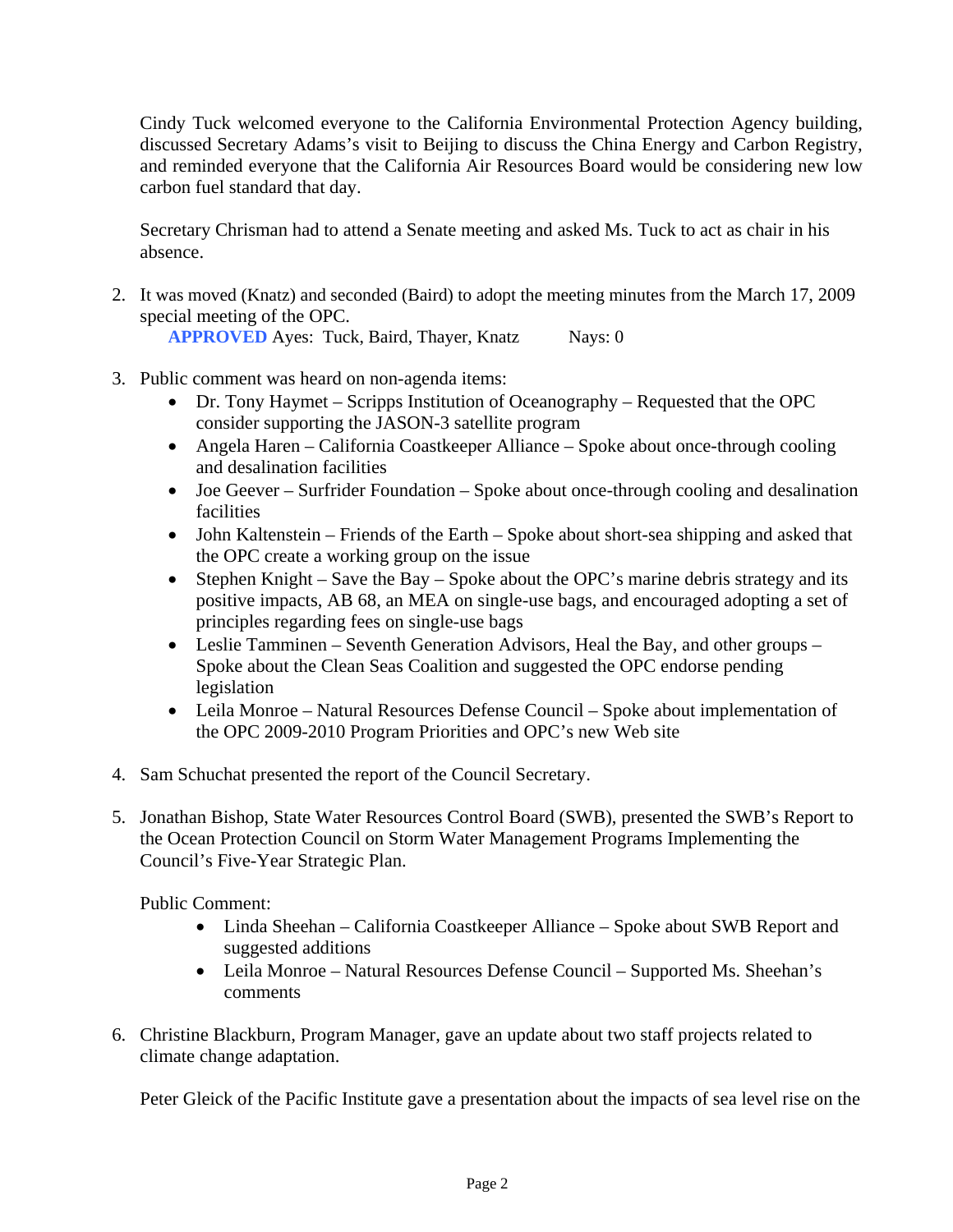California coast.

7. Amy Vierra, Ocean and Coastal Policy Analyst, gave an update on the new direction for the Thank You Ocean Campaign, including new funding opportunities and a redesigned Web site.

Tim Jemal, Jemal Public Affairs, and Cara Good, Wundermarx, presented additional information on the campaign and unveiled the new Web site.

- 8. **BREAK:** The council held a closed session during lunch to confer about OPC personnel issues. The session was closed to the public pursuant to Government Code Section 11126(a)(1). After the session, Secretary Chrisman announced that no action was taken.
- 9. Christina Cairns, Project Manager, discussed the OPC's efforts related to marine debris reduction and then introduced the presenters for a panel discussion on extended producer responsibility (EPR) programs.
	- Margo Reid-Brown California Integrated Waste Management Board Gave an overview of EPR and the framework of the California Integrated Waste Management Board
	- Stephen Bantillo Department of Conservation Discussed the successful elements of an EPR program
	- Heidi Sanborn California Product Stewardship Council Discussed California recycling and EPR programs
	- Clarissa Morawski CM Consulting in Canada Discussed EPR programs in Canada
	- Neil Hastie Encorp Pacific, Inc. in British Columbia Discussed experience with EPR in British Columbia
	- Juergen Resch German Environment Aid in Germany Discussed the effectiveness of Germany's EPR efforts

It was moved (Garamendi) and seconded (Knatz) to approve a resolution to support the establishment of EPR programs in California, provided the programs: 1) target the reduction of packaging to reduce the environmental impacts of products, 2) reduce the costs to local government of handling packaging waste; the OPC further 3) supports the concept of EPR as provided in the California Integrated Waste Management Board's (CIWMB) document entitled *Overall Framework for an Extended Producer Responsibility System in California* as approved by the CIWMB on September 2007 and further refined in January 2008, and 4) recommends legislation that implements the CIWMB framework.

**APPROVED AS AMENDED** Ayes: Chrisman, Tuck, Garamendi, Knatz Nays: 0

Public Comment:

- Miriam Gordon Clean Water Action Spoke in support
- Joachim Quoden ProEurope Spoke about other issues with EPR